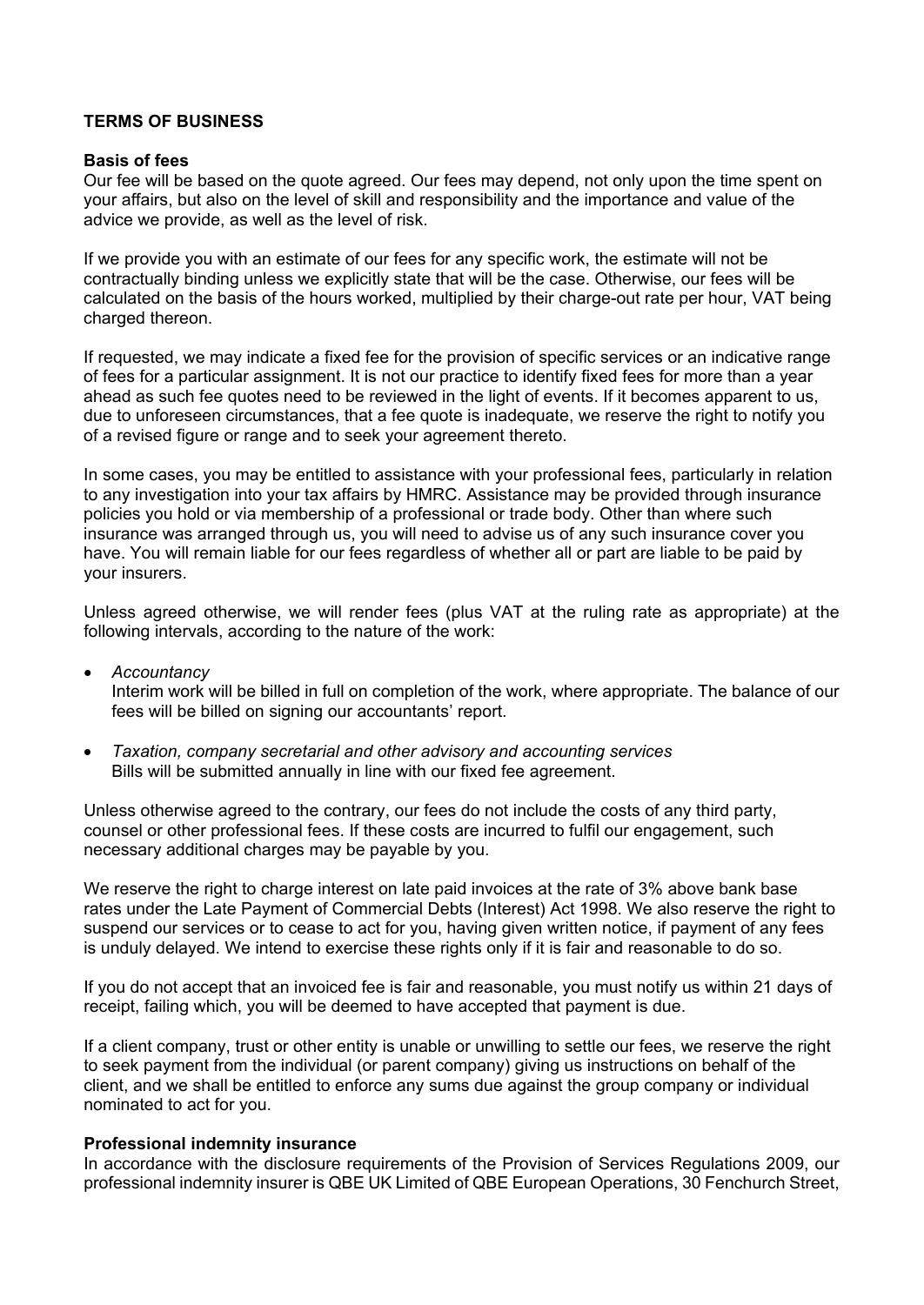London, EC3M 3BD. The territorial coverage is worldwide excluding professional business carried out from an office in the United States of America or Canada and excludes any action for a claim brought in any court in the United States of America or Canada.

# **Commission**

Where commission is received by us in connection with any business entered into by you, the amount of such commission will be disclosed to you and, where relevant, taken into account when determining our fees.

# **Termination**

You may withdraw your instructions at any time by written notice to us. Where we have reasonable grounds for so doing (including failure by you to pay overdue invoices) and after giving written notice, we reserve the right to terminate any ongoing work on your account.

## **Interest**

HMRC regards interest on late-paid tax merely as restitution and set the rates accordingly. We shall endeavour to advise you of making appropriate payments of tax to avoid interest. Accordingly, we will not accept any liability for interest if any becomes payable.

## **File storage**

In the absence of alternative instructions from clients, it is our policy to destroy correspondence and other working papers once they are more than six years old, other than documents of a permanent nature which may be of continuing significance. Certain records must for tax purposes be retained under statute in original form (e.g., dividend vouchers), in which case they will be returned to you.

## **Complaints**

Our aim is to provide a fully satisfactory service to our clients and we will always welcome suggestions as to how this might be improved still further. If, however, a problem arises with any aspect of our service, please contact Gareth Vaughan. The matter will be dealt with promptly and, where possible, will be resolved. You may, refer a complaint at any time to our regulatory bodies, Institute of Chartered Accountants in England and Wales (ICAEW) and Chartered Institute of Taxation (CIOT), for investigation and, if necessary, arbitration.

### **The Contracts (Rights of Third Parties) Act 1999**

It is intended that the terms of our engagement do not confer any rights on any third party. For the avoidance of doubt, any rights conferred on third parties pursuant to the Contracts (Rights of Third Parties) Act 1999 shall be excluded.

### **Jurisdiction**

These terms of engagement shall be governed by, and construed in accordance with, English law and the Courts of England shall have exclusive jurisdiction to settle any dispute that may arise between us. Each party irrevocably waives any right it may have to object to an action being brought in those Courts, to claim that the action has been brought in an inconvenient forum or to claim that those Courts do not have jurisdiction.

In carrying out our duties, we shall also adhere to the ethical guidelines of the ICAEW and CIOT.

### **Data Protection**

We are committed to ensuring the protection of the privacy and security of any personal data which we process. Your attention is drawn to the clause below which details how we treat personal data received by us in the provision of our services during our engagement with you. By signing this letter, you confirm that you have read and understood the data protection clauses and any privacy notice referred to therein.